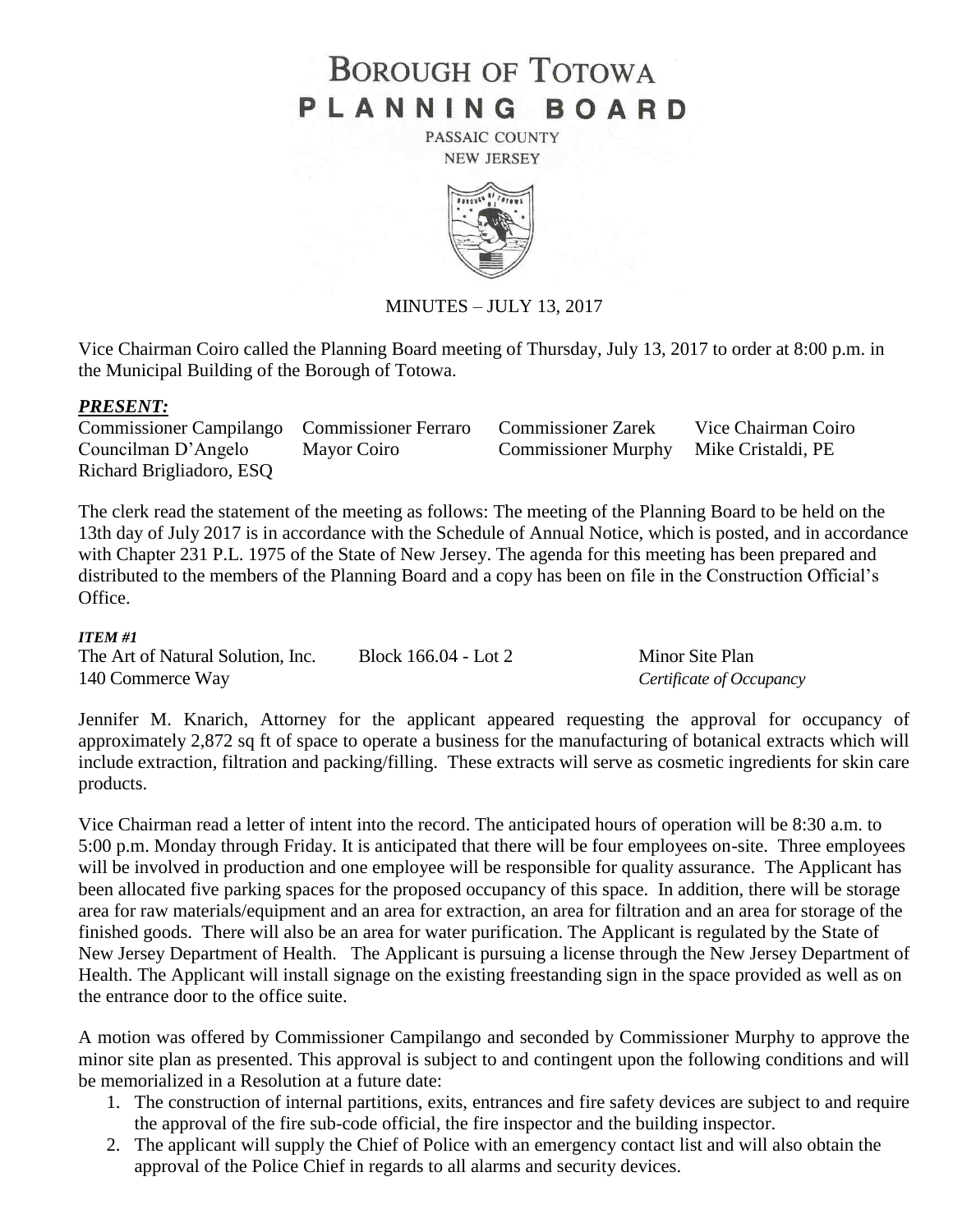## PLANNING BOARD MEETING 3.2017 MINUTES CONTINUED PAGE 2

- 3. There will be no outside storage of equipment or materials.
- 4. The applicant will comply with the Totowa Sign Ordinance.
- 5. The Applicant will obtain and maintain all licenses, and/or permits issued by the State of New Jersey Department of Health if required
- 6. The granting of this application is subject to and conditioned upon the Totowa Borough Board of Health approval, if required.
- 7. The granting of this application is subject to and conditioned upon there being no disposal of hazardous waste on-site.

Seven agreed to a roll call vote… 7-0

| <b>ITEM #2</b>       |                    |                          |
|----------------------|--------------------|--------------------------|
| Fischer Fixings, LLC | Block 174 - Lot 12 | Minor Site Plan          |
| 205 Route 46 West    | Suite 4            | Certificate of Occupancy |

Mr. Stephen Peckham appeared requesting the approval for occupancy of approximately 1,078 square feet of space to operate their main sales office and base of daily operations. Fischer Fixings is a USA based subsidiary of Fischer International GMBH. The corporate headquarters is located in Auburn Hills, Michigan.

Vice Chairman Coiro read a letter of intent into the record. Fischer Fixings main product range consists of chemical, steel and nylon anchors. Fischer Fixings also specializes in all-inclusive system for fixing ventilated claddings with Fischer Fixings product range. Fischer Fixings sells products through various sales channels including wholesale, distribution, private label, as well as some direct sales. The anticipated hours of operation will be 8:00 a.m. to 5:00 p.m. Monday through Friday. There are anticipated to be 3-5 employees in the Totowa site. Parking is shared in common with other tenants and customers of the shopping center. The Applicant will install a sign on the door to the entry suite and there will be another internal sign on the placard outside of the entrance door to the suite.

Mr. Peckham also testified as to the nature of the business and indicated that the Totowa facility will strictly be for an office use. The Applicant also maintains a warehouse in Randolph, New Jersey.

A motion was offered by Commissioner Campilango and seconded by Commissioner Murphy to approve the minor site plan as presented. This approval is subject to and contingent upon the following conditions and will be memorialized in a Resolution at a future date:

- 1. The construction of internal partitions, exits, entrances and fire safety devices are subject to and require the approval of the fire sub-code official, the fire inspector and the building inspector.
- 2. The applicant will supply the Chief of Police with an emergency contact list and will also obtain the approval of the Police Chief in regards to all alarms and security devices.
- 3. There will be no outside storage of equipment or materials.
- 4. The applicant will comply with the Totowa Sign Ordinance.

Seven agreed to a roll call vote… 7-0

# *ITEM #3*

| <b>J&amp;J</b> Specialized/Salt River Equipt. | Block $172 -$ Lots $2 \& 3.01$ | Minor Site Plan          |
|-----------------------------------------------|--------------------------------|--------------------------|
| 800 N. Riverview Dr./530 Rt. 46 E             |                                | Certificate of Occupancy |

Mr. Anthony Fiorello, attorney for the applicant, appeared requesting approval to utilize the vacant property adjacent to their premises for the sale of new and used construction equipment. Such sales will not be retail but rather wholesale in nature and will be conducted by J&J Specialized tenant, Salt River Equipment, LLC. The equipment and machinery will be stored on Lot 3.01 which is located at 530 Route 46, Totowa, NJ.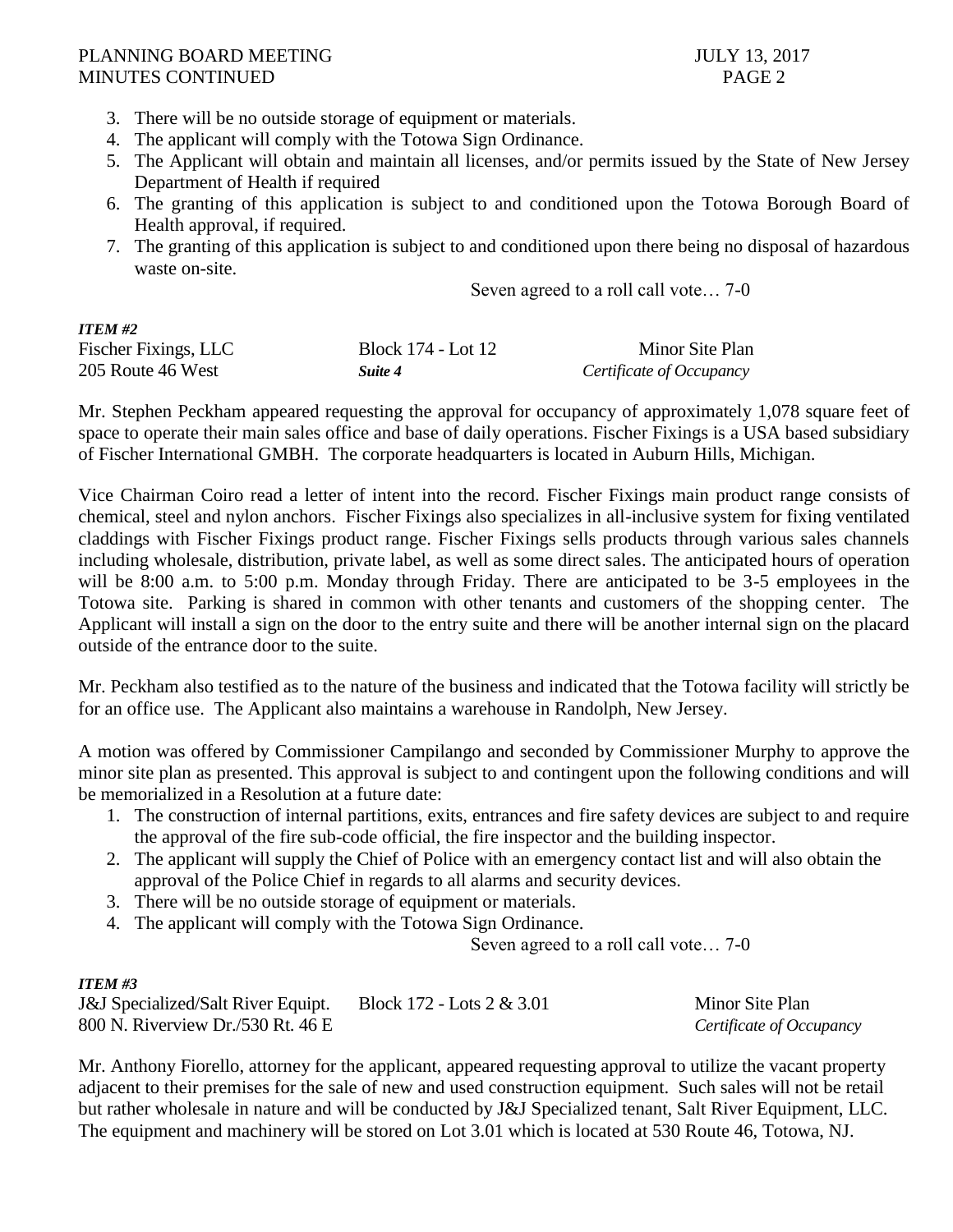## PLANNING BOARD MEETING 3.2017 MINUTES CONTINUED **PAGE 3**

Vice Chairman Coiro read a letter of intent into the record. The anticipated hours of operation will be Monday through Saturday from 7:30 a.m. to 5:00 p.m. The Applicant requires design waiver relief from Section 415- 104 of the Totowa Borough Code related to outside storage of equipment.

Mr. Jensen Hamilton, principal of Salt River Equipment, LLC testified that he will sell small construction equipment. His office will be located in the building on the adjoining parcel. Any equipment will be displayed a minimum of 40 feet from the property line and all vehicles will be stored within the proposed building envelope. In addition, he stipulated that there will be a maximum of 10-15 pieces of equipment on-site at any time. The Applicant seeks to place a small freestanding sign on Lot 3.01. The sign is 15 square feet and will not exceed 6 feet in height.

A motion was offered by Commissioner Campilango and seconded by Commissioner Murphy to open the public portion of the meeting.

Seven agreed to a roll call vote… 7-0

# NO PUBLIC TO BE HEARD

A motion was offered by Commissioner Campilango and seconded by Commissioner Murphy to close the public portion of the meeting.

Seven agreed to a roll call vote… 7-0

The Board finds that design waiver relief for the outdoor storage of construction equipment on a lot with frontage along Route 46 adjacent to the Riverview Drive overpass can be granted because the literal enforcement of the Ordinance will exact undue hardship upon the Applicant because of peculiar conditions pertaining to the land in question. This site was acquired from the State of New Jersey and there is a deed restriction which prohibits direct access to Route 46. Also, the overpass obstructs visibility to the site for vehicles traveling along Route 46 in a westerly direction.

A motion was offered by Commissioner Campilango and seconded by Commissioner Murphy to approve the minor site plan as presented. This approval is subject to and contingent upon the following conditions and will be memorialized in a Resolution at a future date:

- 1. The applicant will supply the Chief of Police with an emergency contact list and will also obtain the approval of the Police Chief in regards to all alarms and security devices.
- 2. A design waiver is granted for the outdoor storage of construction equipment on a lot with frontage along Route 46 adjacent to the Riverview Drive overpass
- 3. All terms and conditions of the Board's prior resolutions remain in full force and effect except as satisfied or amended and not in conflict with this approval.

Seven agreed to a roll call vote… 7-0

| <b>ITEM #4</b>            |                     |                                          |
|---------------------------|---------------------|------------------------------------------|
| <b>United Food Brands</b> | Block 11 - Lot 7.01 | Minor Site Plan                          |
| 55 Shepherds Lane         |                     | Certificate of Occupancy/Outside Storage |

Mr. Anthony Fiorello, attorney for the applicant, Mr. Jose Badia, applicant and Mr. Thomas O'Brien appeared requesting approval for the occupancy of approximately 46,000 sq ft. of space for a wholesale food products distributor in the tri-state area. Mr. Fiorello further indicated that United Food Brands receives shipments of wholesale packaged food products during the day, stores and warehouses the products, and thereafter assembles and loads the product onto the delivery truck for delivery throughout the tri state area.

Vice Chairman Coiro read a letter of intent into the record. The anticipated hours of operation are from 8:00am to 6:00 pm. During those hours employees assemble orders and preload delivery trucks. Because of the need to deliver the food stocks expeditiously and timely, the trucks depart the premises approximately 5:00am.